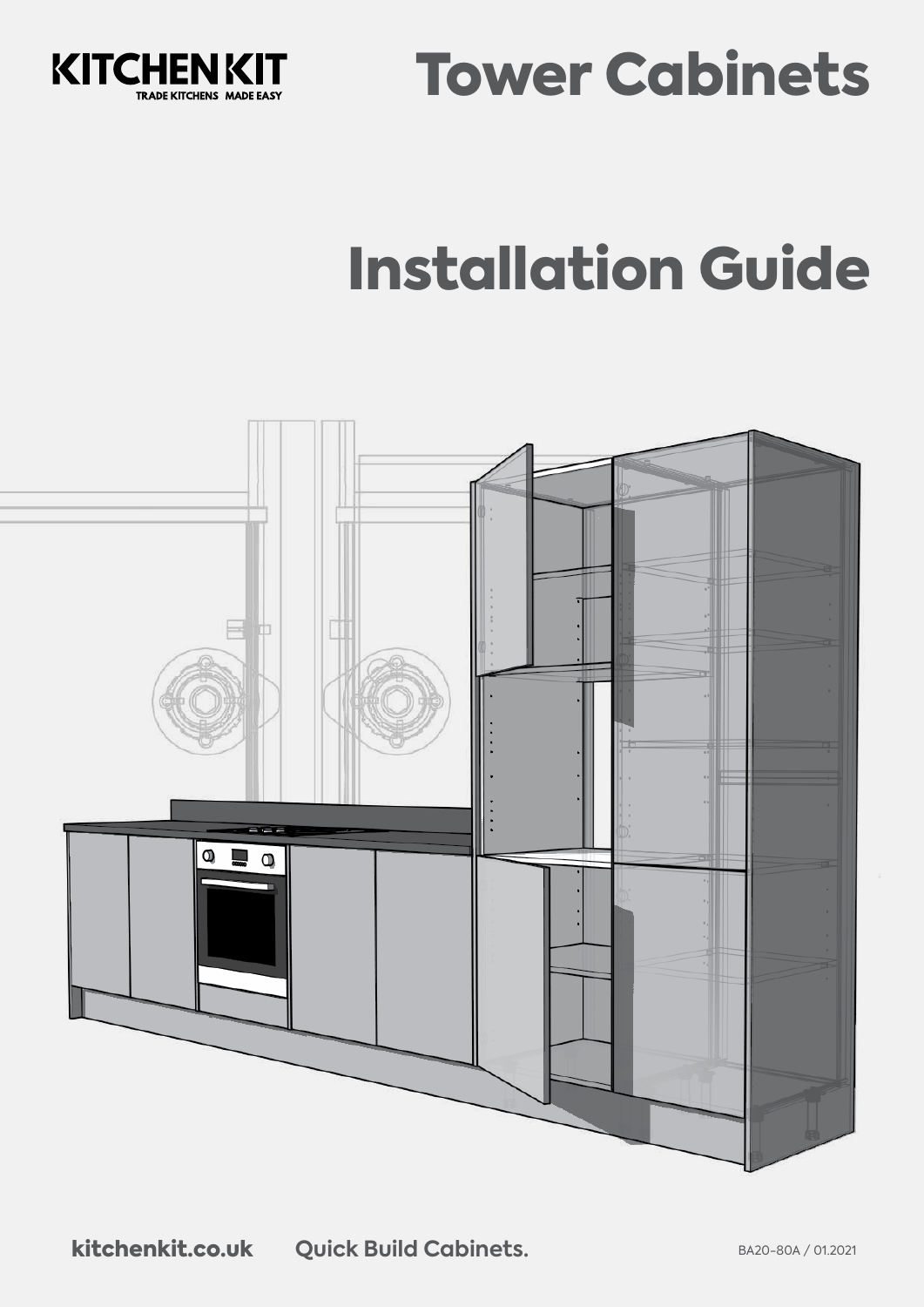## **Introduction**

This guide is intended as a supplement to the assembly instructions supplied with individual cabinets. Due to the large variety of door and appliance configurations, a small number of modifications may be needed during installation as shown below.

This avoids the need for multiple drillings to the cabinet, which looks unsightly – and may only be needed on rare occasions.

#### **NOTE**

Ensure all tower cabinets are securely fixed to the wall using appropriate fixings to suit the wall type. See Appendix for more information on fixing cabinets to the wall.

Before you get stuck in; take five minutes to review this installation guide.

Please note the following points:

- Appliance Housing Back Panels will need to be cut to length to suit the chosen unit type – these sizes are shown on individual unit pages.
- In a limited number of configurations, such as drawer and fridge/freezer options, additional drilling is required to the cabinet ends – these positions are shown on individual unit pages.
- Take care to position fixed and adjustable shelves as shown on individual pages.
- Ensure the cabinet is fixed to the wall.

#### Back Panels

Back panel heights on appliance housing units vary depending on door configurations – cutting dimensions are shown on individual unit pages.



#### **Shelves**

Note that cabinets are supplied with 3x Fixed and 1x adjustable shelf. All appliances must have a fixed shelf above & below them – adjustable shelves are only intended for storage purposes.

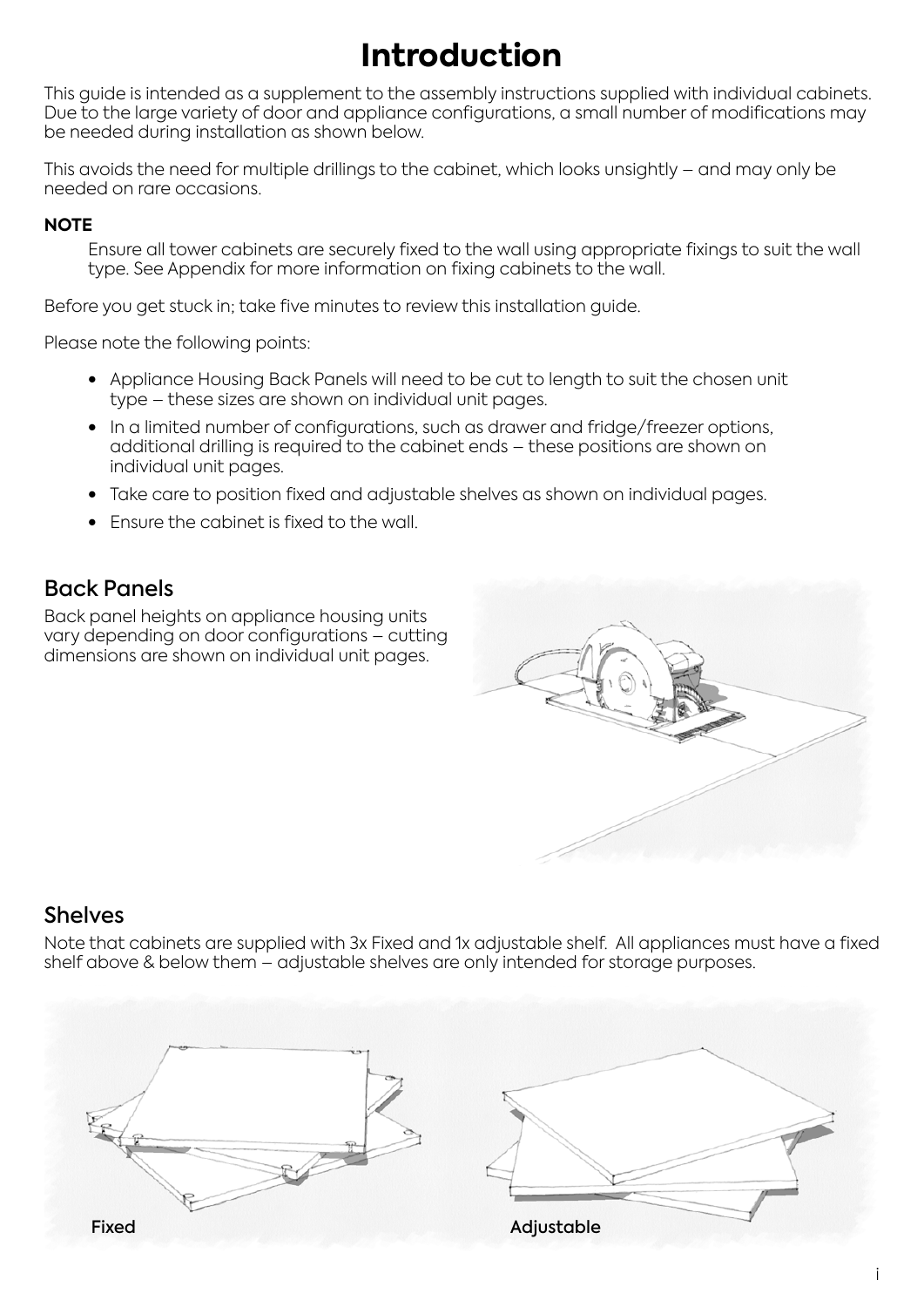#### **Contents**

| <b>Contents</b>           |  |
|---------------------------|--|
| <b>Kitchen Units</b>      |  |
| <b>Larder Units</b>       |  |
|                           |  |
| <b>Integrated Cooking</b> |  |
|                           |  |
|                           |  |
|                           |  |
| <b>Integrated Cooling</b> |  |
|                           |  |
| Appendix                  |  |
|                           |  |
|                           |  |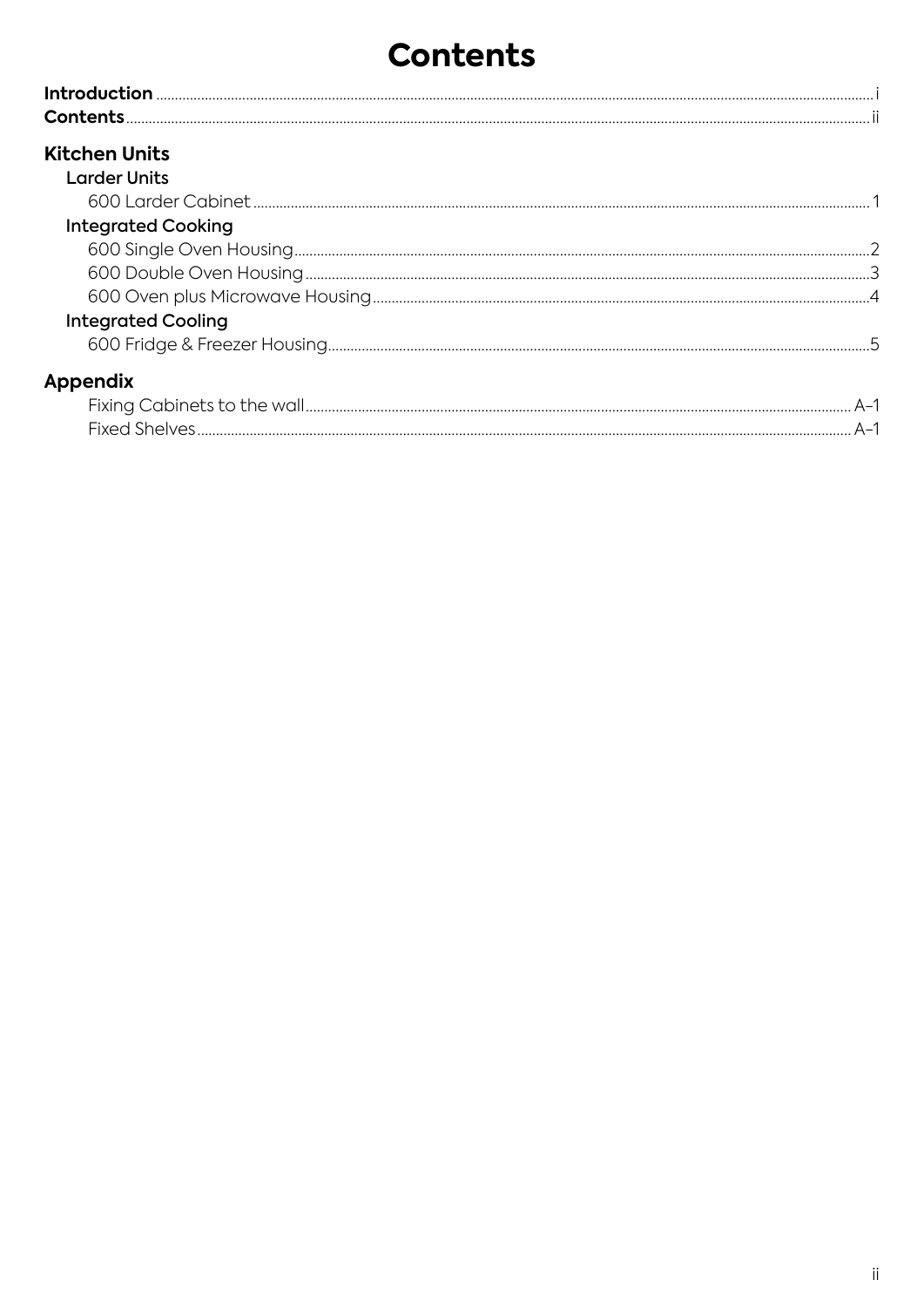#### 600 Larder Cabinet



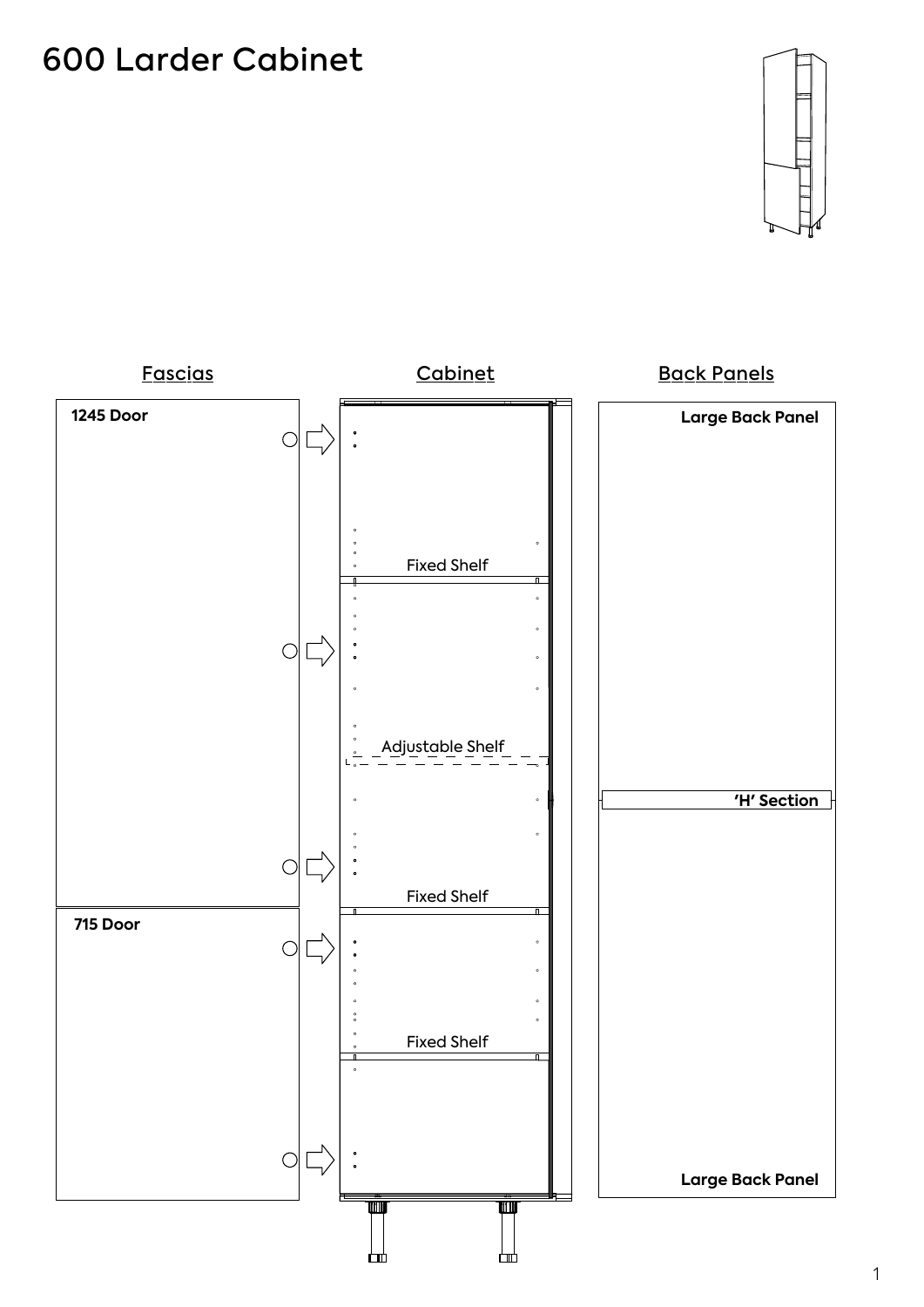### 600 Single Oven Housing



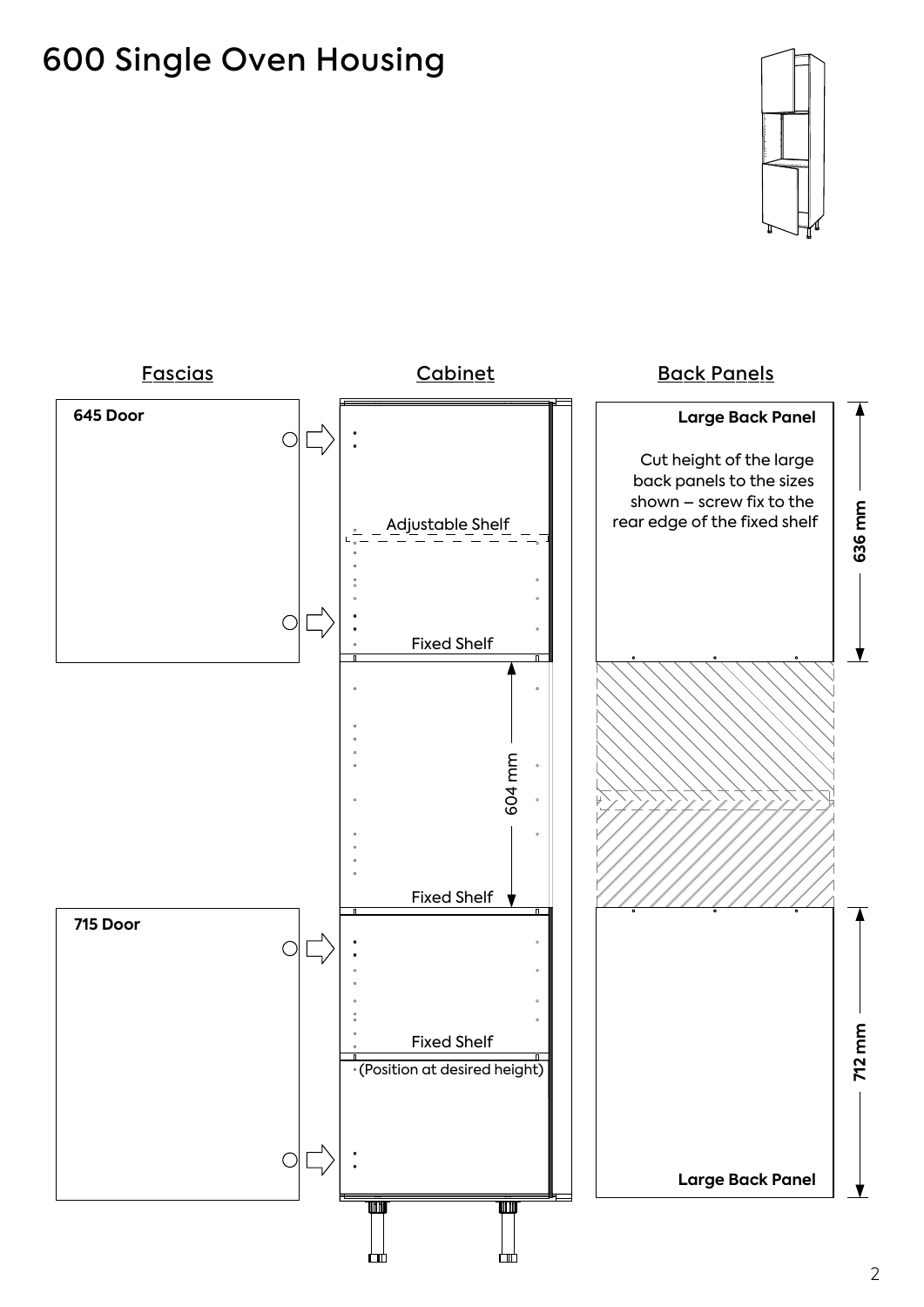#### 600 Double Oven Housing



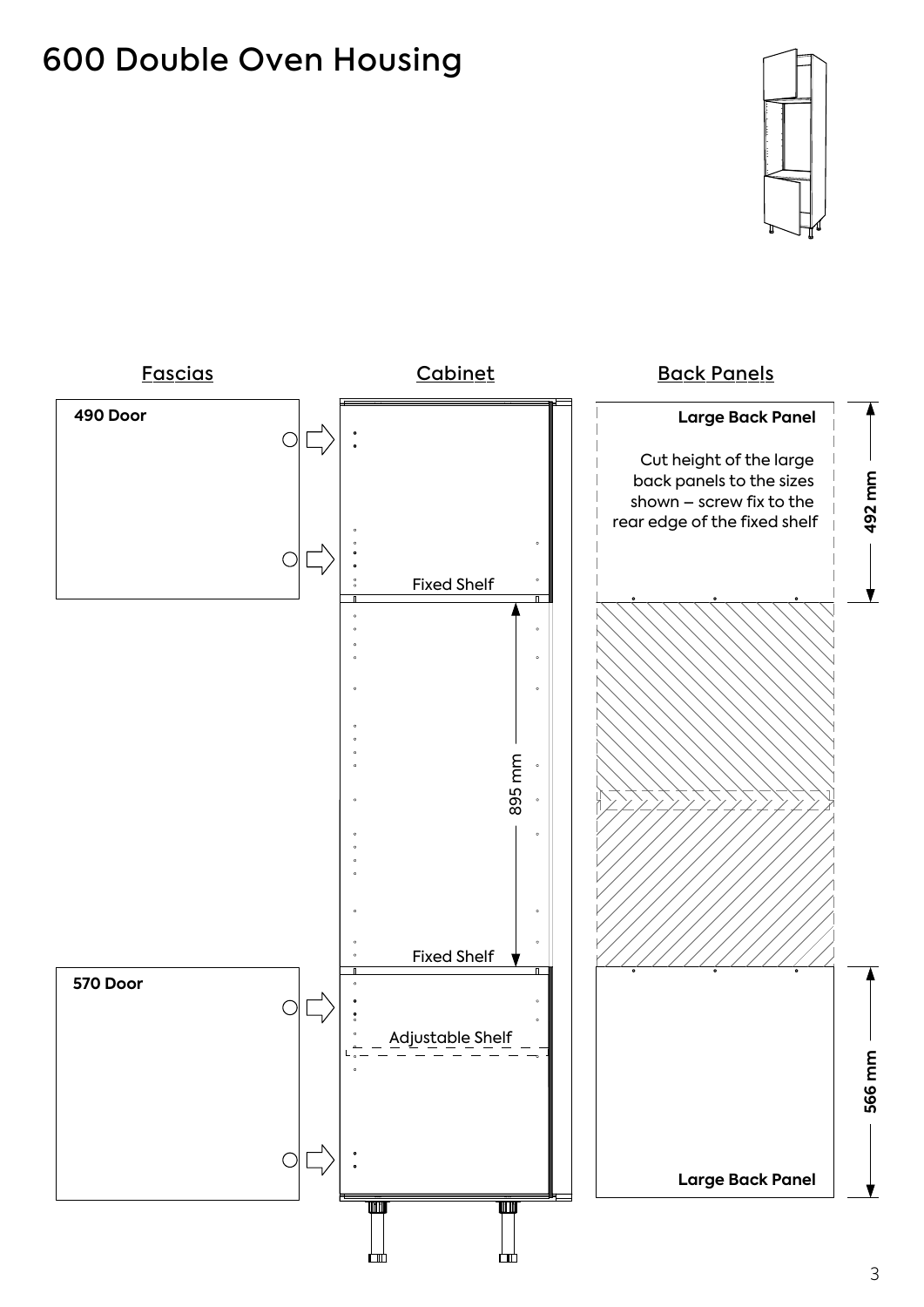#### 600 Oven plus Microwave Housing



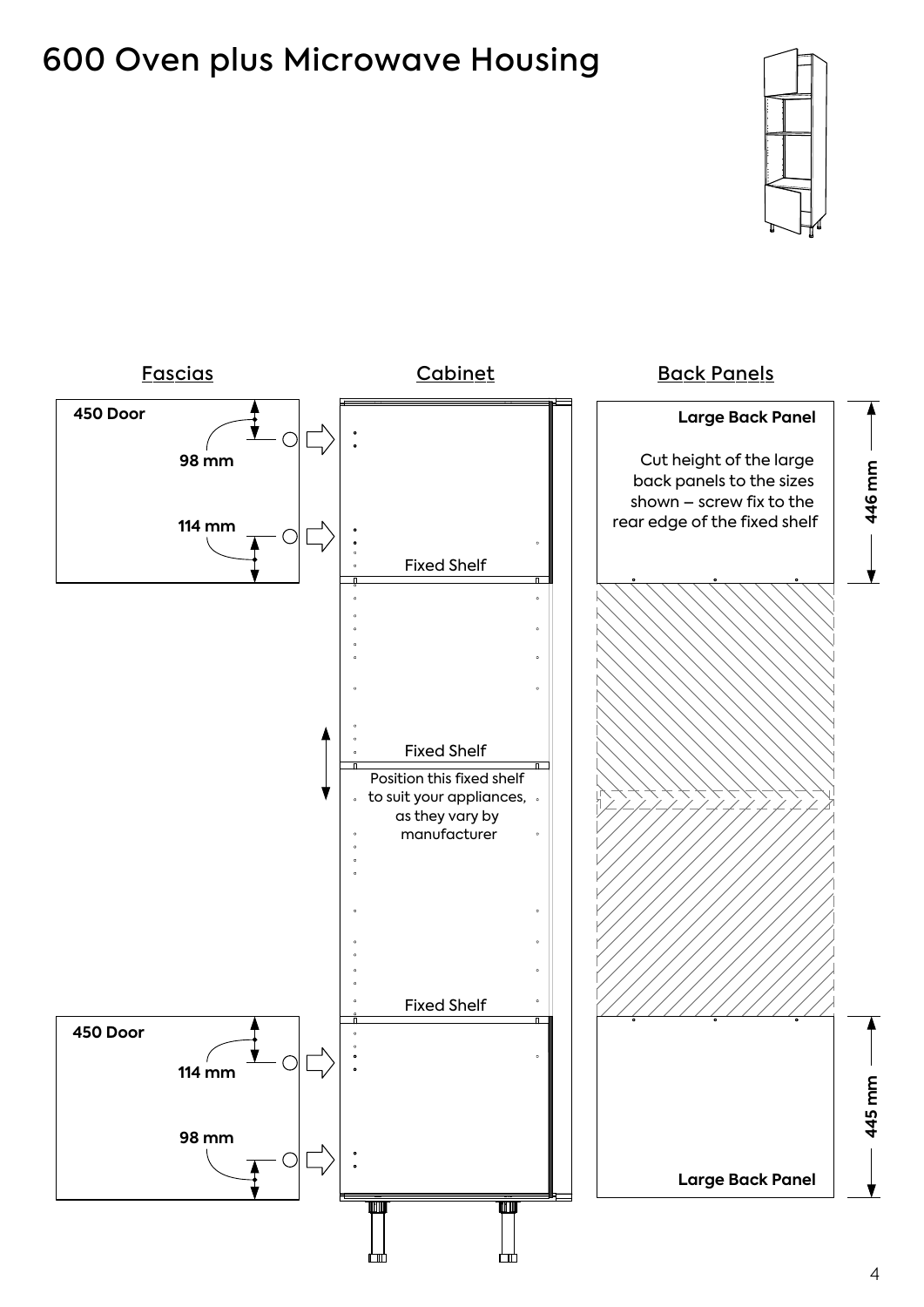### 600 Fridge & Freezer Housing